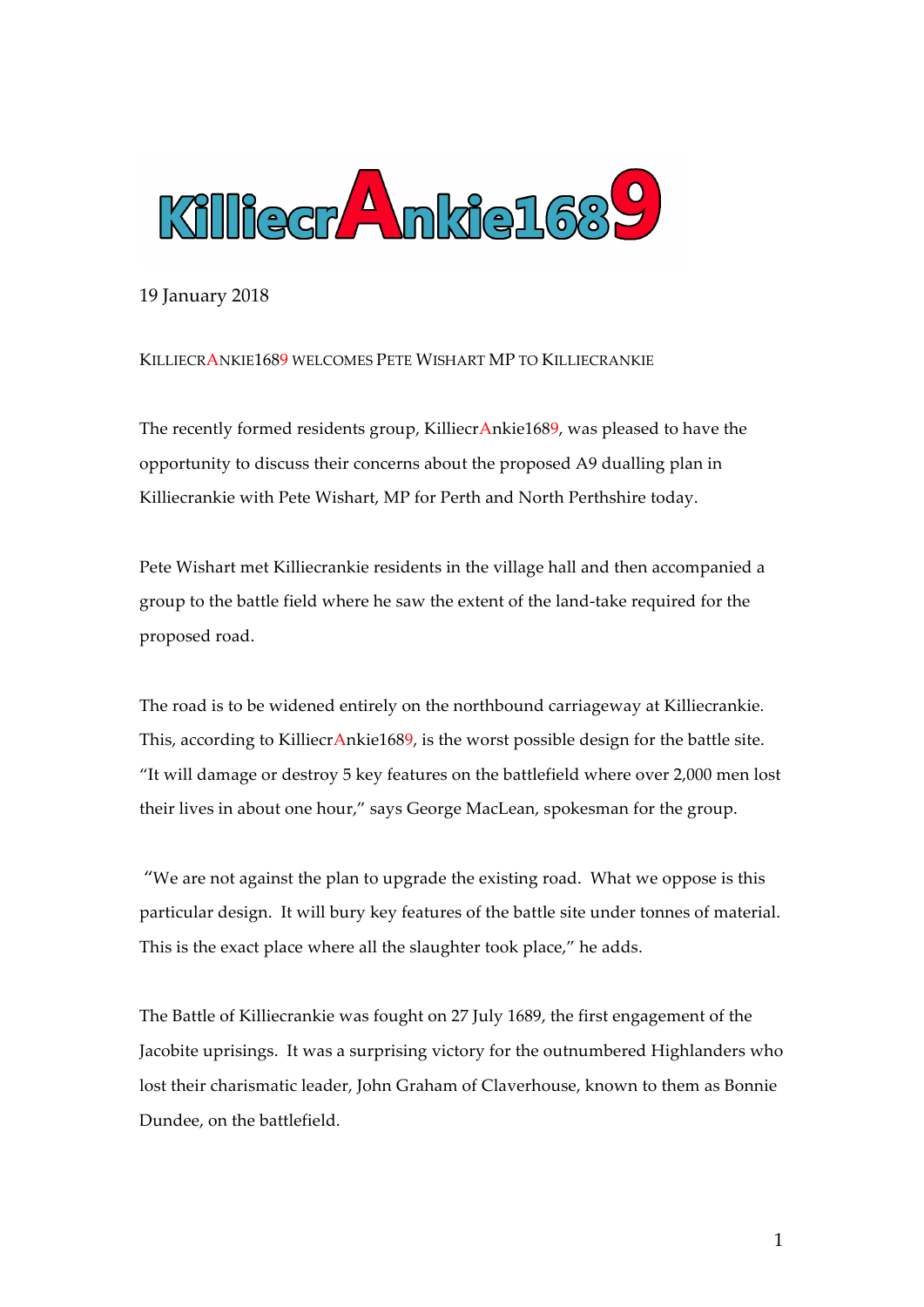The land that is within the officially designated battle site is extensive and includes where the Jacobite battle line was formed on the hill overlooking the existing road. The Government battle line was far below, at a military disadvantage, on the flat strip of land running close to the existing northbound carriageway.

KilliecrAnkie1689 has marked out where the Government line would have been. The area where the fighting was concentrated is between that line and the existing road. "That is where most men fell in a ferocious burst of hand to hand combat," says George MacLean. "More men died here than at the Battle of Culloden," he adds.

Scotland has, in theory, a policy to protect, if not enhance, sites that are designated historic battlefields. This is enshrined in the Inventory of Historic Battlefields, a register that is maintained by Historic Environment Scotland. Killiecrankie battlefield was included in the first edition of the Inventory, created in 2011.

KilliecrAnkie1689 wants the policy to be respected in full. "Transport Scotland needs to pause the process immediately for the section of road that runs through the battle site. This stretch requires far more research and a proposal that is more in keeping with the requirements of such a renowned tourist destination and internationally famous historical area," they say.

## **NOTES FOR EDITORS**

Email: objections@killiecrankie1689.scot Phone: 01796 635003 Read: www.killiecrankie1689.scot Watch: https://youtu.be/4Hdi9ZbbUTw Twitter: @KilliecrankieA9 Facebook: Killiecrankie1689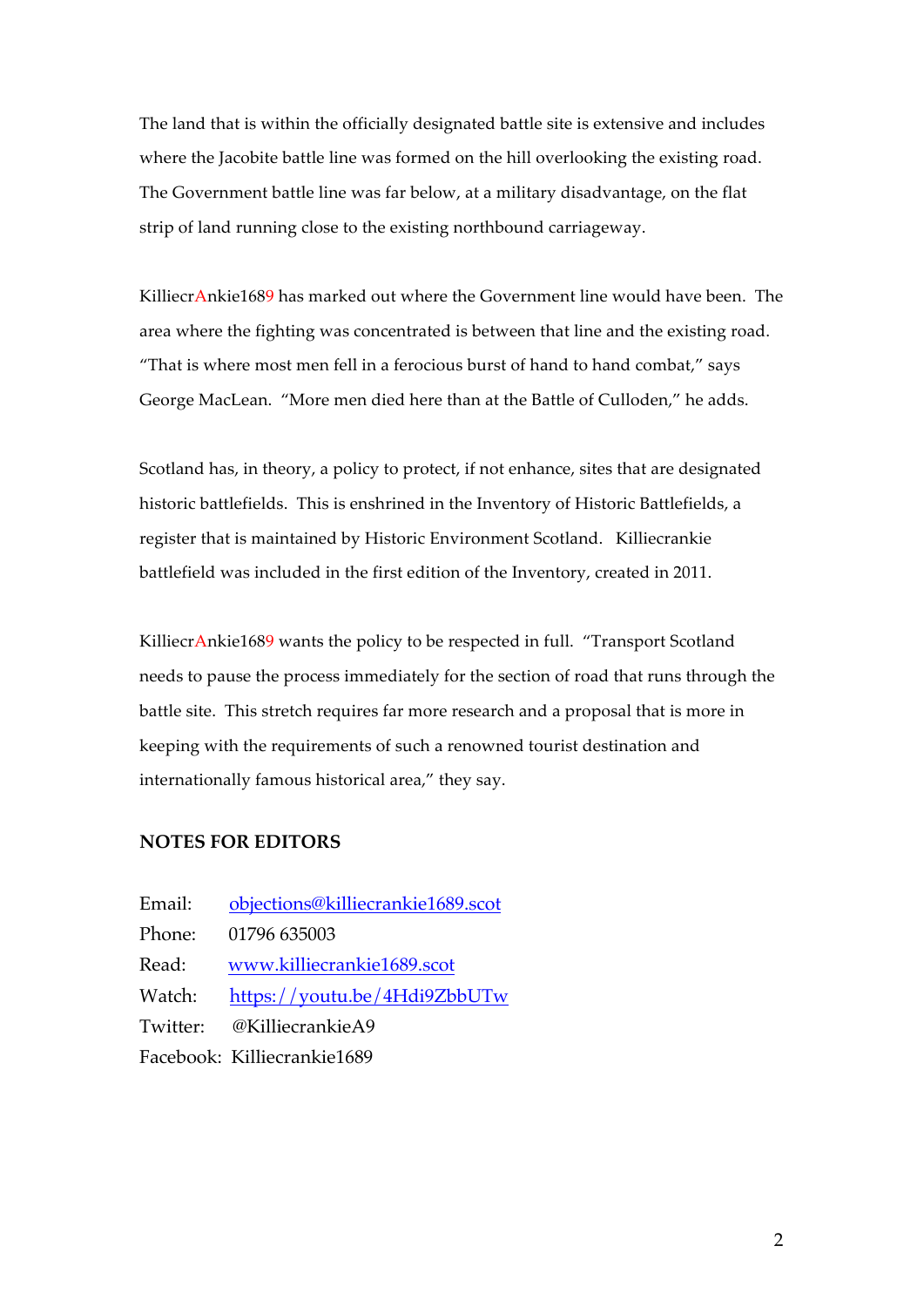Information on the A9 project Killiecrankie to Glen Garry, including the Environmental Statement and draft Road Orders, is available on Transport Scotland's website: https://www.transport.gov.scot/projects/a9-duallingperth-to-inverness/a9-killiecrankie-to-glen-garry/

The historic features that will be damaged or lost on the battle field are:

- i) Lagnabuaig settlement and redoubt
- ii) The memorial cairn, also known as Tomb Clavers
- iii) Raon Ruairidh settlement and redoubt
- iv) A B-listed Wall and Garden at Urrard House
- v) A terrace or 'step' that runs the length of the A9 alongside the northbound carriageway from the Wall (iv) to the Girnaig burn.

Rules and regulation for protection of historic sites and for relevant planners:

- 1. Brochure about Inventory of Historic Battlefields from Historic Environment Scotland : https://www.historicenvironment.scot/archives-andresearch/publications/publication/?publicationId=c59262de-b652-4e68-b88da5fe008ff1c8
- 2. Historic Environment Scotland Policy Statement (HESPS) 2016 https://www.historicenvironment.scot/advice-and-support/planning-andguidance/legislation-and-guidance/historic-environment-scotland-policystatement/
- 3. Managing Change in the Historic Environment : Historic Battlefields from Historic Environment Scotland 2016 https://www.historicenvironment.scot/archives-andresearch/publications/publication/?publicationId=b7a05b45-f2a9-4c71-8450 a60b0094c62e
- 4. Historic Environment Circular 1 from Historic Environment Scotland 2016 https://www.historicenvironment.scot/archives-andresearch/publications/publication/?publicationId=ec209755-9bf8-4840-a1d8 a61800a9230d